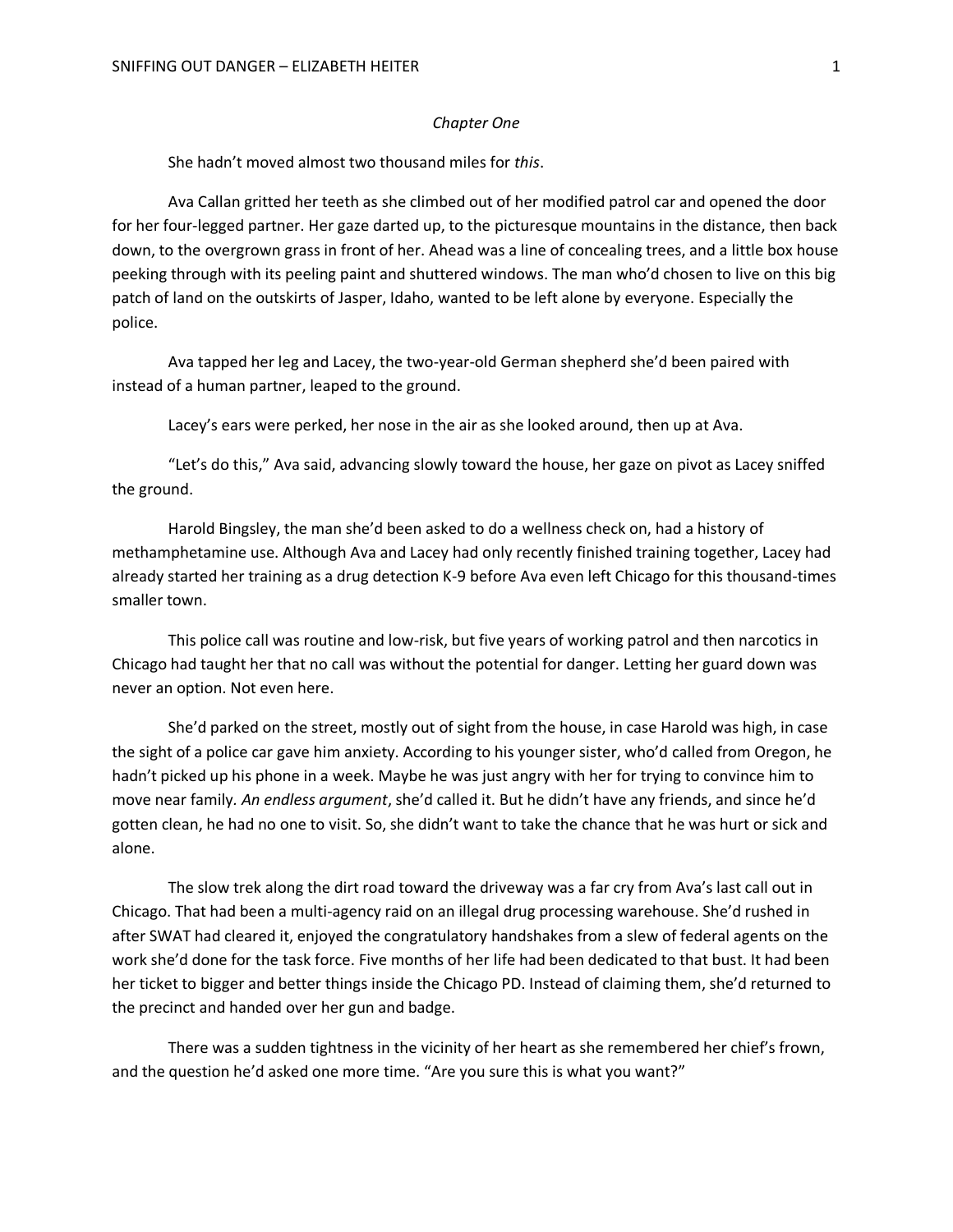Shaking the memories loose, she focused on her surroundings. Beyond the couple of acres where Harold's house stood, the street was mostly commercial. Or at least, it had been at one time. Now, abandoned warehouses clogged the otherwise beautiful view, the exteriors slowly crumbling.

A beautiful May Saturday and Harold was presumably holed up inside instead of enjoying the cute little downtown. Not that there were a lot of entertainment options in Jasper, but he could have driven out to Salmon River, gone swimming or spread a picnic by the water now that it had finally started to warm up.

If she wasn't working, that's probably where Ava would have been. Pictures of the serene mountains and the river, so different from Chicago's constant hustle, had lured her here. That and the charming little downtown, framed by those towering mountains, had made her wire a security deposit for the house she'd rented, sight unseen.

She'd been determined to see the move as an adventure instead of a defeat. Three months later, that optimism was harder to come by, even if Jasper's natural beauty was better in person.

Skirting the rusted sedan and the motorcycle on its side on the long gravel driveway, Ava walked up to Harold's front door. She kept one hand near her holster as she watched Lacey.

The dog stopped beside her, staring up at her with intelligent brown eyes. But she didn't sit. Which meant that so far, she hadn't alerted on any drugs.

Nudging Lacey away from the door, Ava stood off to the side as she keyed her radio and announced, "I've arrived at the Bingsley residence."

"Good luck," the cheerful voice of Jenny Dix, Jasper PD's only dispatch, came back.

Ava rolled her eyes. *Luck* would have been being sent to a real situation. Wellness checks ranked up there with parade duty. *Luck* would have been landing in a town where they appreciated her years of experience, where she actually fit in. Instead, she'd been given a K-9 and rookie duty. On the occasions when she tried to join the other officers after-hours at the local brewery, she'd always given up on feeling like part of something and gone home early.

Really, *luck* would have been not needing to leave Chicago in the first place. Her hand twitched toward the locket she wore under her uniform, with the photos of the family who had never supported her career choice. Family who was all lost to her now, for one reason or another.

*Focus*, Ava reminded herself. She'd made her choice. This was her fresh start and if she wanted it to work for her, she needed to work for it.

If that meant starting back at the beginning with everything—her career, her friendships, her sense of belonging—so be it.

Squaring her shoulders, she knocked on the door and infused her voice with friendly authority. "Mr. Bingsley? This is Officer Callan, Jasper Police. Your sister called us to make sure you were okay."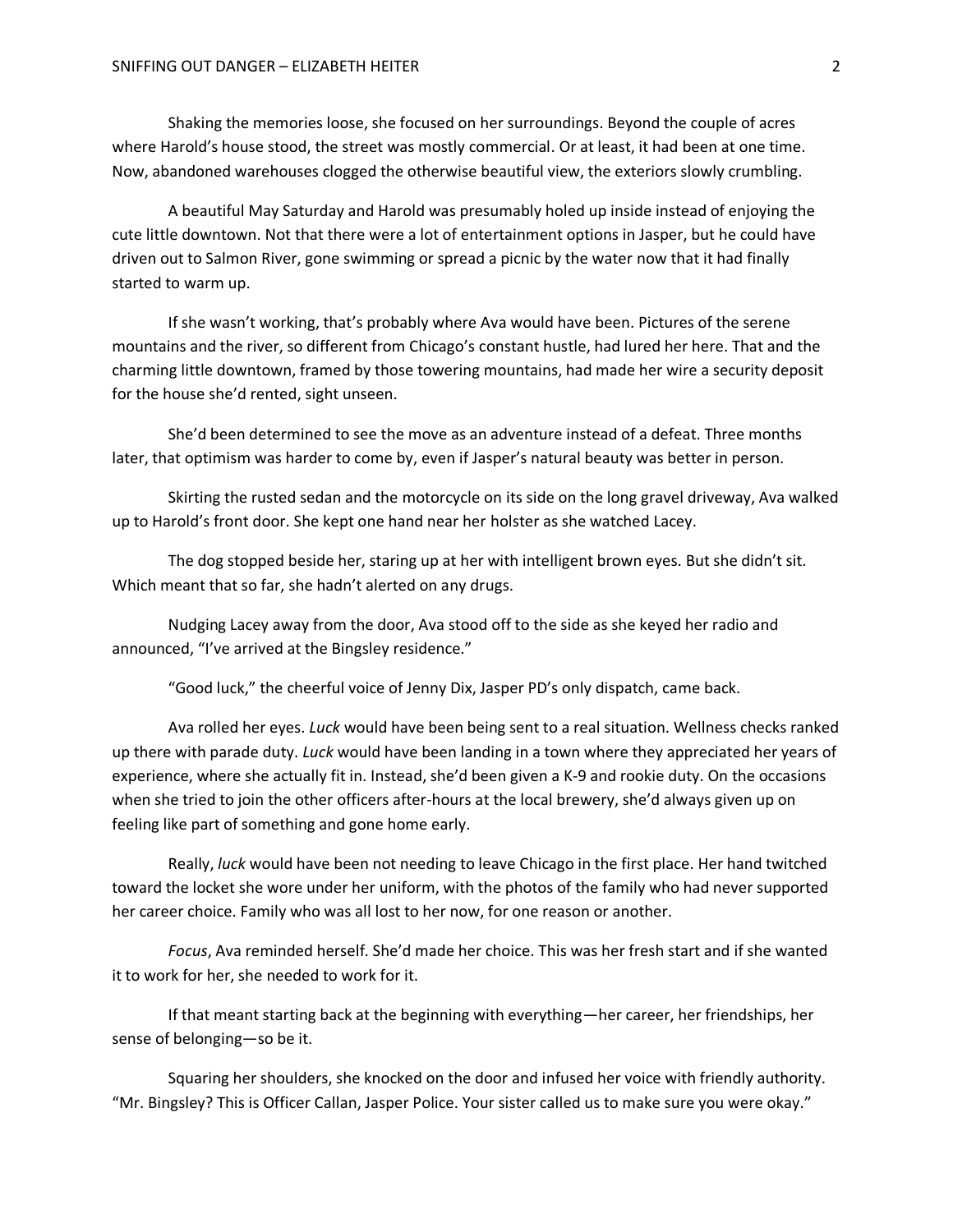She listened carefully, ready to go for a weapon—lethal or otherwise—if he came out armed. He wasn't licensed to own a gun, but he'd been arrested with one in the past.

She heard nothing from inside, so she knocked again, a little louder this time. "Mr. Bingsley? I need to confirm you're okay or I'm going to come in to check on you."

Still nothing.

Holding in a sigh, and hoping she wasn't about to find forty-five-year-old Harold Bingsley dead, she positioned herself to kick in the door. A jolt of adrenaline hit, this simple forced entry the closest she'd come to the anticipation and anxiety of a drug raid since leaving Chicago.

The laugh stalled in her throat as the door ripped open and Harold lurched through it, his pale skin tinged gray and the pistol in his hand shaking violently.

Ava's gun was bracketed in her hands before she'd even consciously thought to reach for it. She slid in front of Lacey, who was trained to detect, not to attack and apprehend. Her heartbeat crescendoed, but she kept her voice steady and calm. "I'm here to help you. Put the gun down."

The gun in Harold's hand bounced rapidly up and down as he swiveled it toward her.

Her arms tensed, her finger tight against the trigger she didn't want to pull. "Harold, your sister thought you might be sick. That's it. You're not in trouble. Okay? Put the gun down."

His gaze darted around, not sticking on anything. His free hand reached up and started scratching at his face, leaving behind deep red gouges. The gun continued to bounce in his other hand, his finger inching closer to the trigger.

Ava held in a curse. He was definitely high. Which probably meant paranoid. It definitely meant dangerous.

She kept her voice calm and even, kept her feet planted solidly in front of Lacey, shielding her. "Harold, I need you to drop that gun before you hurt yourself, okay?"

His gaze skipped to the gun and he frowned, like he hadn't been aware he was holding it. He stared at it a long moment, his trigger finger jerking back and forth, almost nudging the trigger, then pulling away.

Ava locked her shoulders, kept her own trigger finger poised, ready to depress, wishing she was wearing a vest.

Harold yanked the gun up and Ava warned, "No!" as her finger started to tighten.

Then, he flung the gun aside into the long grass and darted away from the house, his gait uneven and clumsy.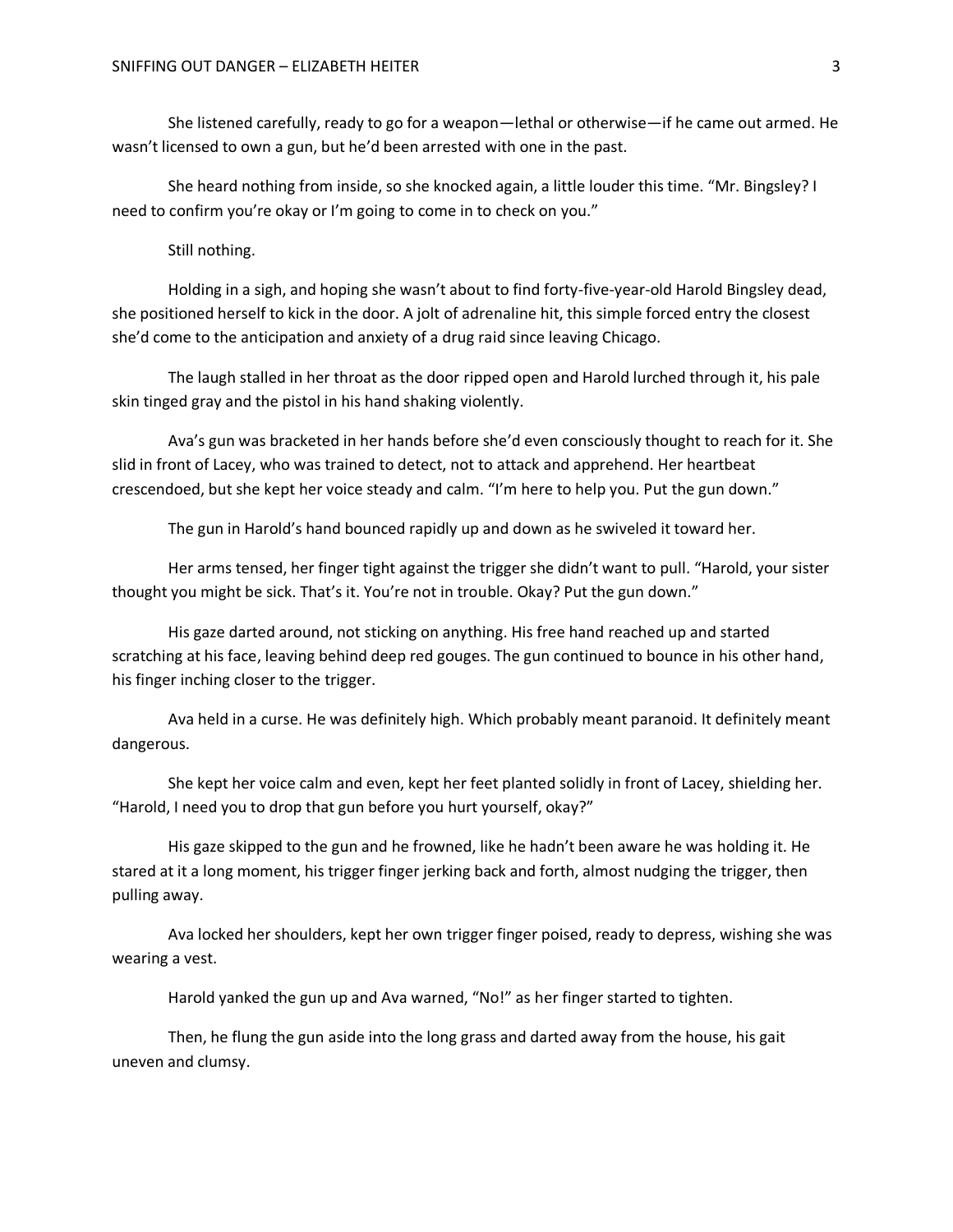Tucking her weapon into its holster, Ava ran after him. He was a good four inches taller than her 5'7", a solid fifty pounds heavier than her hundred and fortyish. But he was also seventeen years older and in much worse shape. Plus, she had training and momentum on her side as she pushed off and tackled him, landing hard on his back.

Before he could recover, she yanked his hands behind his back and cuffed him, then patted him down for additional weapons as he muttered nonsense into the grass.

Keying her radio, Ava said, "I'm bringing Bingsley in. He pulled a weapon on me."

Jenny's response was lost under Ava's curse as Lacey went bounding past them, toward the abandoned warehouses.

"Lacey!"

The dog glanced back, barked once and kept going.

Yanking Harold to his feet, Ava pulled him along with her, following her K-9. Had Lacey scented on something? She hadn't at the house, but obviously Harold had had drugs to consume. Maybe he was keeping them in one of the abandoned buildings.

Ava picked up her pace to a slow jog as Harold stumbled along beside her and Lacey's lead increased.

At the entrance to the first warehouse—a massive building with cracked windows and some graffiti that reached a third of the way up the wall—Lacey sat. An alert that she'd found something.

Ava's heartbeat picked up again, anticipation at the slim possibility of getting a real case. Probably Lacey had just found Harold's extra stash. But maybe it was something bigger, a hiding spot for a distributor. "Good girl," she told the dog as she finally caught up.

Lacey glanced back at her, tail wagging, and Ava paused to pat her head.

This was the first time Lacey had alerted on something with Ava outside of practice, but unlike some K-9s who wanted treats or toys, Lacey's favored reward was a good ear scratch.

Checking her surroundings for any sign of people, any sign that this place wasn't actually abandoned, Ava keyed her radio again. Softly, she said, "Lacey alerted at the warehouse beside Bingsley's house. I'm going to check it out."

"Let me know if you need backup," Jenny's voice came back immediately.

"I'm good for now," Ava said, testing the door handle. It opened easily with a loud, high-pitched creak that made Ava cringe.

She spared a glance at Harold, who was using his shoulder to rub at his face where he'd scratched it earlier. "Is anyone in there?"